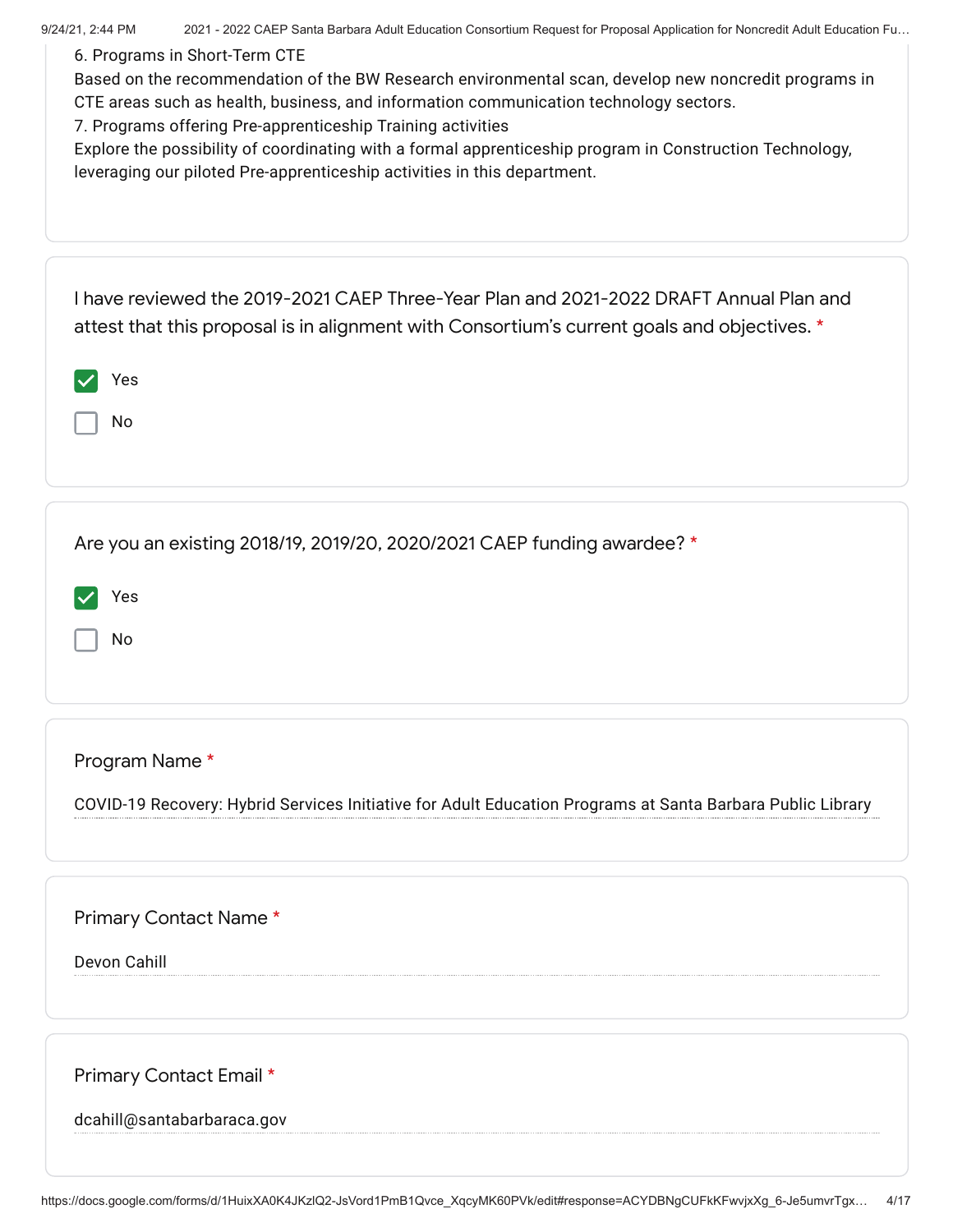| Primary Contact Phone *                       |  |  |  |  |  |
|-----------------------------------------------|--|--|--|--|--|
| 805-564-5635                                  |  |  |  |  |  |
|                                               |  |  |  |  |  |
| Applicable Noncredit Program Area *           |  |  |  |  |  |
| Adult Education (ABE, ASE, Basic Skills)      |  |  |  |  |  |
| English as a Second Language/Citizenship      |  |  |  |  |  |
| Entry or Reentry into the Workforce           |  |  |  |  |  |
| <b>Adults with Disabilities</b>               |  |  |  |  |  |
| Short-Term CTE/Programs in Pre-Apprenticeship |  |  |  |  |  |
| Literacy                                      |  |  |  |  |  |
| Other                                         |  |  |  |  |  |
| Other:                                        |  |  |  |  |  |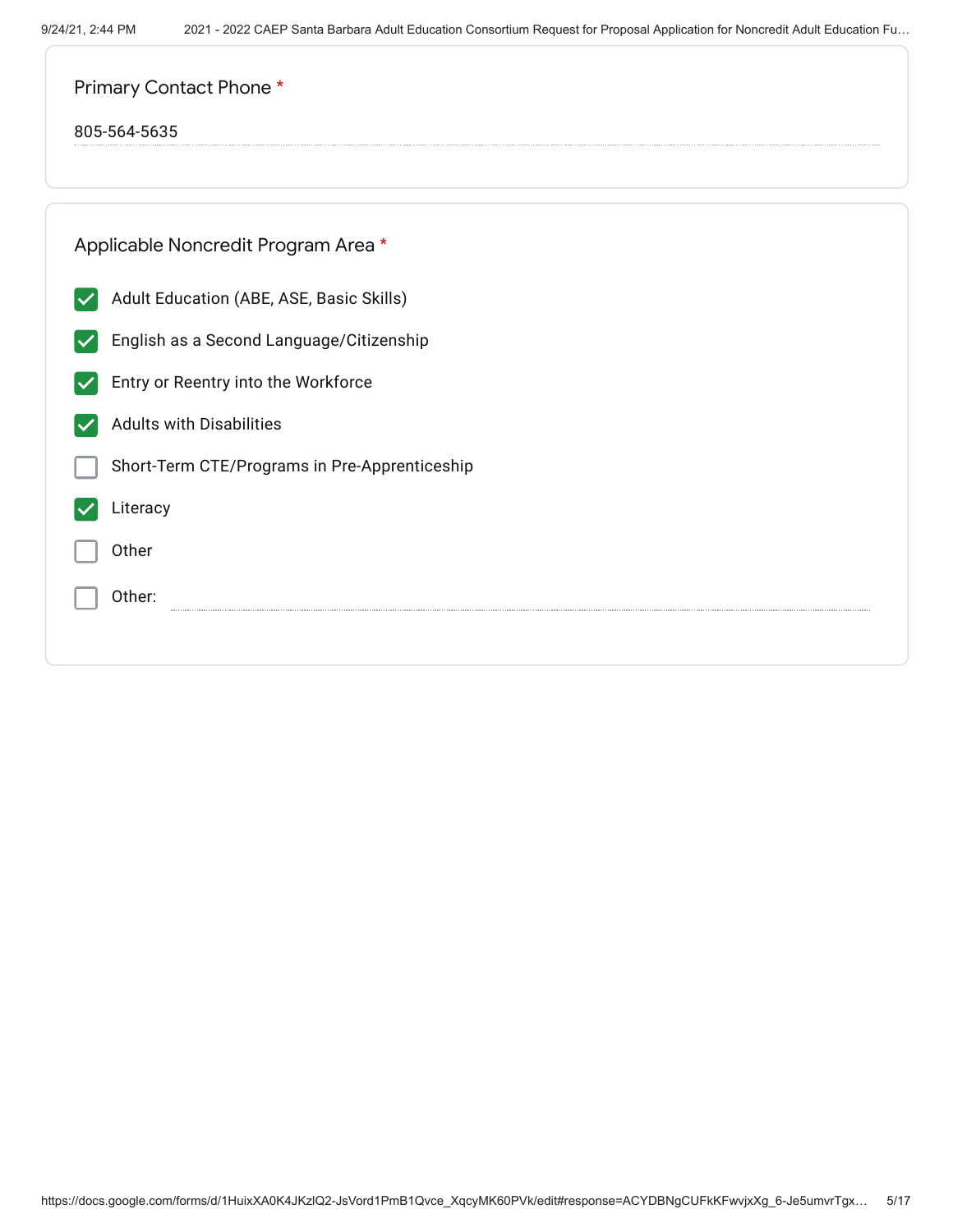1. Please provide an executive summary of your proposed plan (to include overarching goals and outcomes) to create new programs or expand existing programs in one of the areas identified above. \*

With California Adult Education Program (CAEP) funding, the Adult Education Program at Santa Barbara Public Library (SPBL) will improve upon its successful one-to-one services for integrated language and vocational literacy for learners and job seekers by creating a hybrid model that provides both in-person and remote access to programs to better serve the entire Santa Barbara south county community, including Carpinteria and Goleta, during the COVID-19 economic recovery period. Through (1) increased bilingual Spanish/English access to our SBPL Works! workforce readiness program virtually, in-person at the the Central library and branches, and via our Library On The Go mobile library van, (2) expanded cohort learning opportunities for volunteer literacy tutors and faculty in partnership with Santa Barbara City College's (SBCC) non-credit ESL Program, (3) improved access to the ServSafe food manager and handler courses, exams, and local exam sites in partnership with the SBCC's School of Extended Learning, (4) increased access to necessary technology for both patrons and staff, such as additional Chromebooks, laptops, and Wi-Fi hotspots for on location use and checkout, (5) additional staffing to provide training and support for community members in both English and Spanish, and (6) an expanded range of resources available both online and by-mail in multiple languages, the program will ensure Library patrons will have both in-person and remote access to all Adult Education services at SBPL. This funding will also help strengthen our partnerships with SBCC and its School of Extended learning and leverage the impact of all CAEP partnering agencies in a way that better helps individuals reach their vocational and literacy goals and hastens the economic recovery of our region.

2. Integration: Please explain how your proposed program integrates adult education programs at SBCC and creates a transition to credit/transfer educational programs or creates a transition to the workforce (including, but not limited to, internships, jobs, pre-apprenticeships, and selfemployment). \*

Recalibrating our Adult Education offerings at SBPL will help the Santa Barbara Adult Education Consortium (SBAEC) create clearer pathways for community members in Santa Barbara south county to pursue careers of their choice or continue onto non-credit and credit college classes, including those at SBBC, their Career Skills Institute, and their School of Extended Learning. Specifically, CAEP funding will enable Adult Education at SBPL to increase its capacity to efficiently and effectively serve clients in all of its Adult Education programs, in-person, virtually, and via SBPL's Library On The Go outreach van. Additionally, formal partnerships with SBCC's non-credit ESL program and the School of Extended Learning will ensure increased awareness of programs and opportunities available in the community and help prepare Santa Barbara south county as we exit the pandemic and CARES Act provisions expire.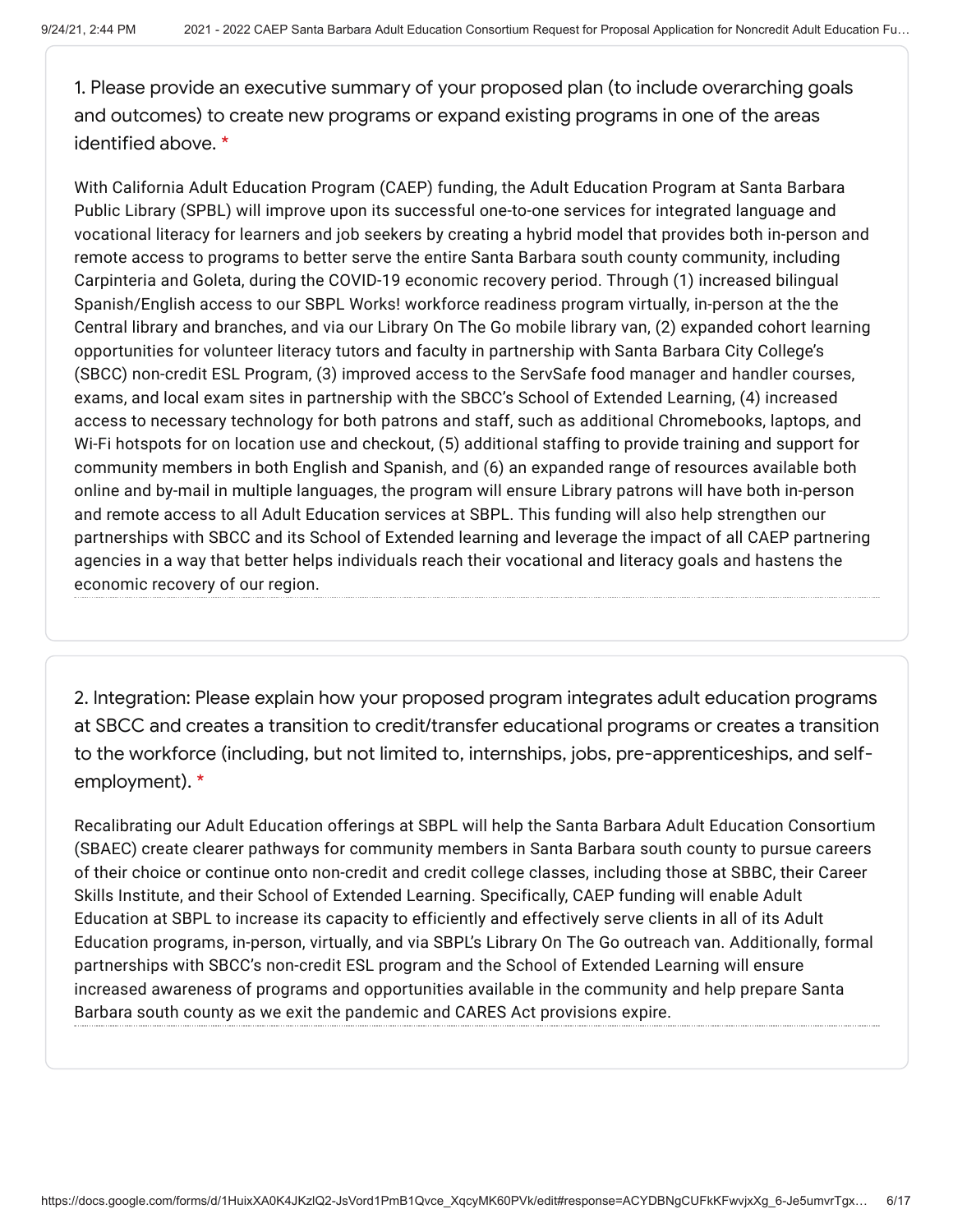3. Justification: Please justify the need of your proposed program and include research, labor market information, employer feedback, student surveys, or other relevant information and describe how funding will further your objectives. For programs that have previously received funding, please justify the need, include students served, and provide a status report on your existing award(s) and remaining balance(s). \*

During the COVID-19 pandemic, Adult Education at SBPL quickly shifted its service model to meet the needs of patrons remotely. In this transition, we discovered that many who were in the most need did not have adequate access to the requisite technology, Internet, or means to get to the Library during service hours, even when we are open to the public. With Yr. 7 CAEP support, we will address this varied need by creating a hybrid service model that balances in-person and remote services, which will increase access to our most vulnerable in Santa Barbara. By guaranteeing equity in access for all to our programs we can expand our ability to help every community member build the skills they need to reach their literacy and vocational goals.

The Library has also recently launched a Library on the Go mobile outreach vehicle, which is a state of the art custom designed Sprinter vehicle equipped to take the Library's services and collections out into the community. This program specifically targets populations and areas of the community that have more difficulty accessing the Library's buildings whether due to transportation challenges, open hours, or other barriers. Library on the Go is even more valuable as a way to deliver services during the pandemic when outdoor programming has been a safer option. The Library is also regularly visiting the Neighborhood Navigation Centers coordinated by SB ACT to bring Adult Education services to people experiencing homelessness. The innovative approach to meeting learners and job seekers where they are at physically will help reach the most vulnerable individuals in our community who may be reluctant to access services from more formal opportunities. With this mobile option, the Library can better bridge the gap between the educational goals of our community and resources. Year 7 CAEP support will enable SBPL to take SBPL Works! And Adult Literacy programs to offsite locations, which will increase the visibility and awareness of Library resources as well as programs available at CAEP partner agencies.

The Adult Education Program at SBPL is built on providing one-to-one tutoring and support to meet the needs of language learners, GED or high school diploma students, US citizenship seekers, and job seekers. Our learner-centered, peer tutoring approach allows community members to determine their own goals, participate directly in their educational experience, and set their own pace. It enables staff and volunteers to work with the learners and clients to find the most effective approaches to fit each learner's style and schedule. Other advantages of the one-to-one approach include the elimination of anxiety learners sometimes feel when they are singled out in front of a group for needing special assistance, learning things that seem irrelevant to their needs or vocational ambitions, and spending years in general study without a chance to apply their skills in a professional setting. By increasing our capacity to bring these services to underserved members of our community remotely, we can strengthen the Santa Barbara community and fulfill our mission to provide equity in access to information and services via the Library.

For example, with CAEP Yr. 6 and Yr. 6 COVID-19 Emergency Funding, SBPL was able to add access to Chromebooks, Wi-Fi hotspots, and laptops for Adult Education patrons to borrow and add crucial skill building and workforce related database access. This became a lifeline that allowed the underserved in our community to get the services they needed remotely. We were also able to implement our ServSafe Food Handlers program that gave unemployed food service workers free access to the certification they needed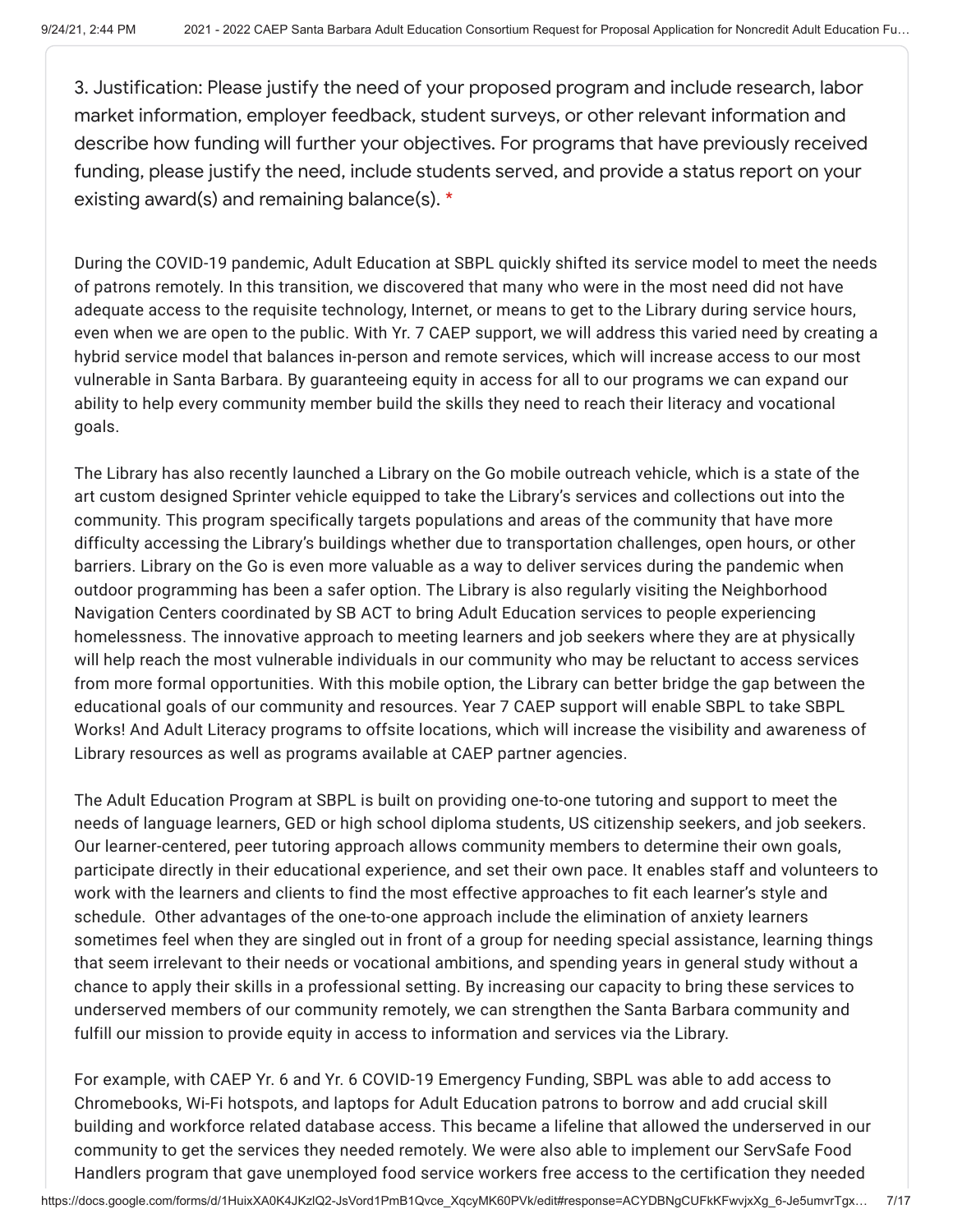9/24/21, 2:44 PM 2021 - 2022 CAEP Santa Barbara Adult Education Consortium Request for Proposal Application for Noncredit Adult Education Fu...

to get back to work without having to bear additional financial burden. With over 100 participants and counting, this program is meeting a specific and important need in the community.

With CAEP Yr. 7 support, we will be able to both maintain and upgrade our free to borrow Chromebooks and Wi-Fi hotspots and increase access to technology in our programs with 5 additional kits. In partnership with SBCC's School of Extended Learning we will expand our successful ServSafe program by offering free access to ServSafe Food Manager's training courses and exams. Quarterly courses taught by SBCC staff will rotate among the Wake Center and SBPL locations and will help eliminate barriers for local food industry employees returning to the workforce by making the courses available locally and free of charge. Support from CAEP will also enable us to train SBPL staff to serve as official proctors for these exams and establish the SBPL as an exam site for interested workers throughout South County. This will improve access immediately since the next closest live exam sites are currently more than 50 miles away from downtown. SBPL will also work with instructors to implement a Spanish language Food Managers training course.

The success of our various CAEP supported programs shows that SBPL has the capacity to assess community needs, develop, implement, and maintain vital Adult Education services for the Santa Barbara Community. For example, during the pandemic our CAEP supported Adult Literacy Program served over 100 community members virtually with 98% success rate of learners reaching one or more of their literacy goals, with many of our learners achieving major milestones such as passing citizenship exams, receiving GEDs, and gaining literacy skills necessary to advance in their careers. With continued support, we will be able to add access to Learning Upgrade, a remote literacy learning database that learners can access from their device or computer to work individually or in blended learning meetings with tutors.

CAEP funding also enabled us to pilot our Pre-ESL Spanish Literacy program, which focuses on the needs of learners in our community for whom struggles with native Spanish language fluency is a barrier to English acquisition. We currently have 10 tutor learner pairs actively engaged in Pre-ESL learning by phone and virtual meeting software. Our expanded Spanish language resources library in Adult Education has also enabled tutors to better serve native Spanish speakers not formally enrolled in our Pre-ESL program to reach their literacy goals more efficiently.

With Yr. 7 support, we look forward to partnering with SBCC's non-credit ESL program to better meet the needs of our Spanish speaking community through a series of Teacher and Tutor Forums for SBCC ESL faculty and SBPL volunteer tutors. As a venue for discussing community needs and exchange of best practices and effective resources, these forums will expand our community learning cohort and improve the quality of our services. These professional development opportunities will help both faculty and volunteer tutors build skills they need to address the specific needs of ESL learners in our community and directly support learners working on both English and Spanish literacy in our respective programs. The long term goal of this partnership is to provide increased awareness and access to high-quality classroom and one-toone learning while building the literacy skills necessary for language learners to excel as students, workers, and community members. At the same time it will increase the profile of our respective programs and improve movement for learners between agencies.

Furthermore, with continued CAEP funding since 2017, our SBPL Works! workforce readiness program ran at full capacity before the COVID-19 pandemic with offices at SBPL's Central and Eastside Libraries. The addition of one part-time staff and equipment in 2019 allowed SBPL Works! to increase its average number of kept appointments by 40%, from 65 to 98 per month while maintaining a more than 85% success rate for clients reaching personal workforce readiness goals or finding employment. This reflected SBPLs accurate assessment of community need for expanded services in our previous RFPs and our ability to meet that need with programs developed with CAEP support. Although the COVID-19 crises and subsequent SBPL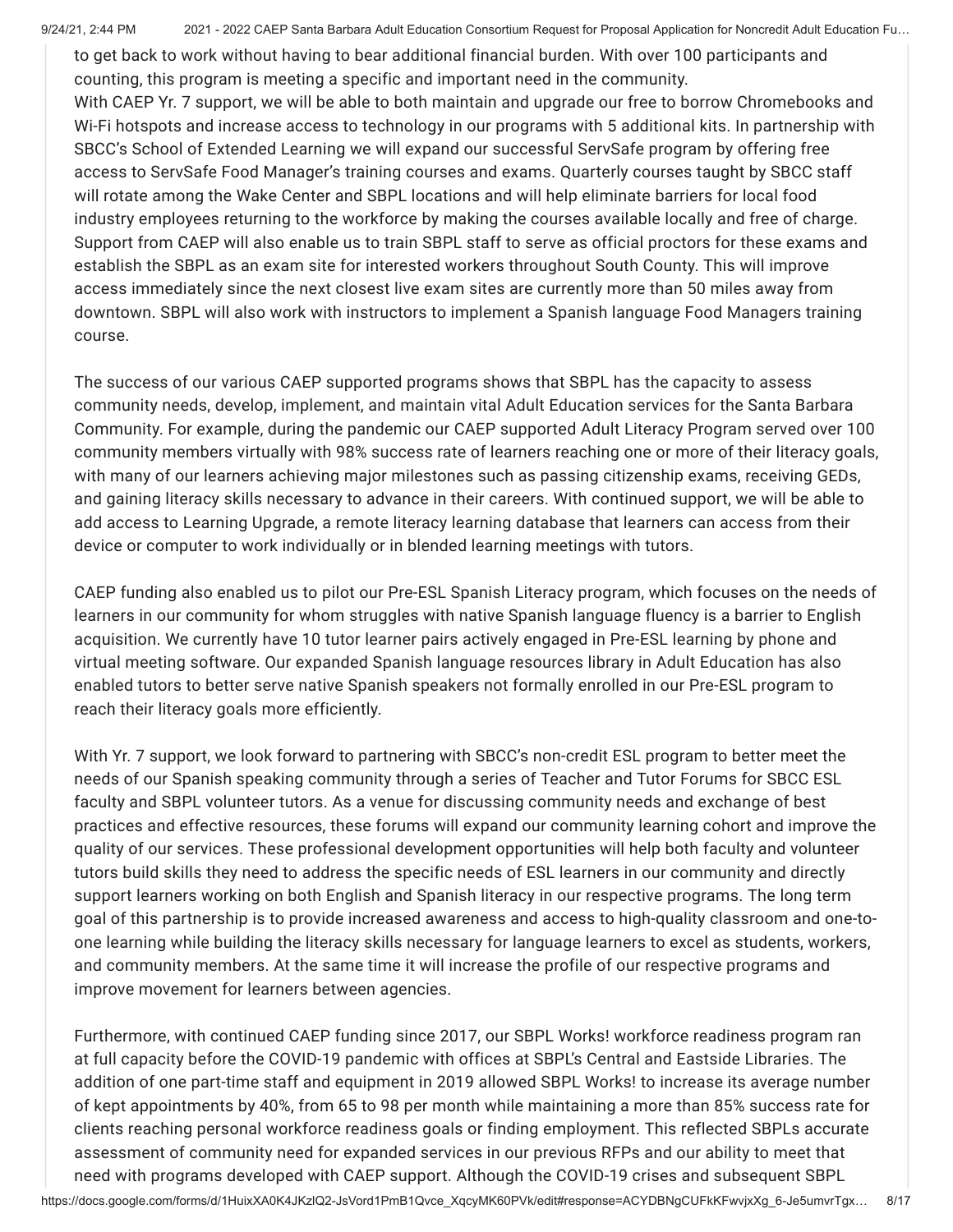9/24/21, 2:44 PM 2021 - 2022 CAEP Santa Barbara Adult Education Consortium Request for Proposal Application for Noncredit Adult Education Fu...

closure has decreased our capacity, our cumulative success rate for clients finding employment or reaching workforce goals has risen to 100% since the pandemic began.

At SBPL we recognize the importance and usefulness of data collection and use a wide range of state and city required and in-house metrics to determine strengths and weaknesses of our programs and how to best leverage SBPL's budget to meet the ever-changing needs of our varied community. Because of this, we are well equipped to track data from our CAEP supported programs in the CASAS TopsPro Enterprise platform so CAEP can efficiently report data to the State.

4. Outreach & Marketing: Please describe your plans to conduct outreach and marketing to reach your target population and increase enrollments. \*

The target population for expanded remote access to the SBPL Adult Education program is adults in Santa Barbara and surrounding communities who are entering, re-entering, or advancing in the workforce who cannot access services in person for a variety of reasons. Services will be provided in both English and Spanish. Bilingual marketing efforts will include a Spanish language radio campaign on Radio Bronco, hanging flyers in local businesses, posting on social media, ads in local newspapers and radio stations, direct mailing, and in-person outreach by bilingual staff in target neighborhoods. Additionally, we will coordinate with and promote our programs and events to the Workforce Resource Center and the SBCC School of Extended Learning. Outreach will include staying visible in the community, both virtually and inperson , at events like local virtual job fairs and other virtual gatherings hosted by various Santa Barbara agencies including the Santa Barbara Housing Authority, Family Service Agency of Santa Barbara, the Santa Barbara County Food Bank, and the Santa Barbara Chamber of Commerce.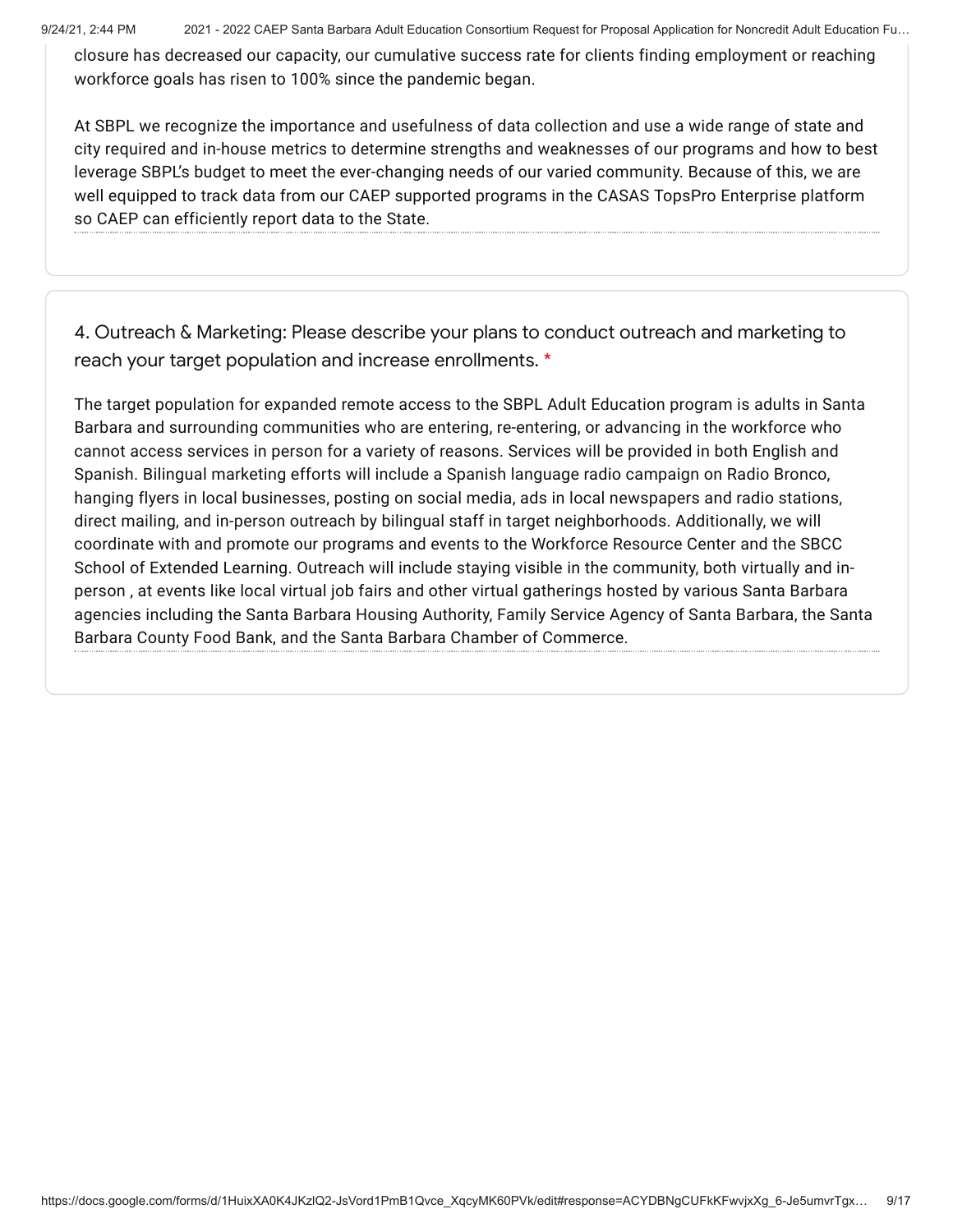5. Partnerships: Please provide 2-3 prospective CAEP Programs or Partners you plan to work with to maximize student and client participation and describe your prospective collaborative efforts; either with current CAEP programs and/or other external community entities. \*

Yr. 7 CAEP funding will help support SBPL's partnerships with SBCC's non-credit ESL program and SBCC's School of Extended Learning. As outlined above, SBPL will partner with SBCC to create a series of Teacher and Tutor Forums to expand our community learning cohort. This will both improve the quality of our services and be prepared for shifts in community needs . The goal of this partnership is to provide highquality classroom and one-to-one learning, while increasing the profiles of our respective programs and creating clearer pathways for student crossover between agencies. We will also partner with SBCC's School of Extended Learning to expand our ServSafe Food Handlers program to include the ServSafe Food Manager's training and exams and to establish the Library as a local exam site for all Santa Barbara County residents.

The Adult Education Program at SBPL will also continue our cross referral relationship with all CAEP partnering agencies to build a strong network of services to ensure that our programs are non-duplicative and mutually beneficial. Outside of the consortium we will also continue our partnership with the Santa Barbara Family Service Agency (FSA).

6. SBCC Noncredit Student Support Services: Provide your plans to integrate SBCC Noncredit Student Support Services in order to assist students in obtaining abbreviated educational plans. \*

Although we have no formal relationship with support services at SBCC, all SBPL programs are free and open to the public. As outlined above, our one-to-one approach in all of our services provides an alternative approach to support SBCC non-credit students who are either not thriving in the classroom environment who would benefit from focused and one-on-one tutoring and assistance outside of the classroom.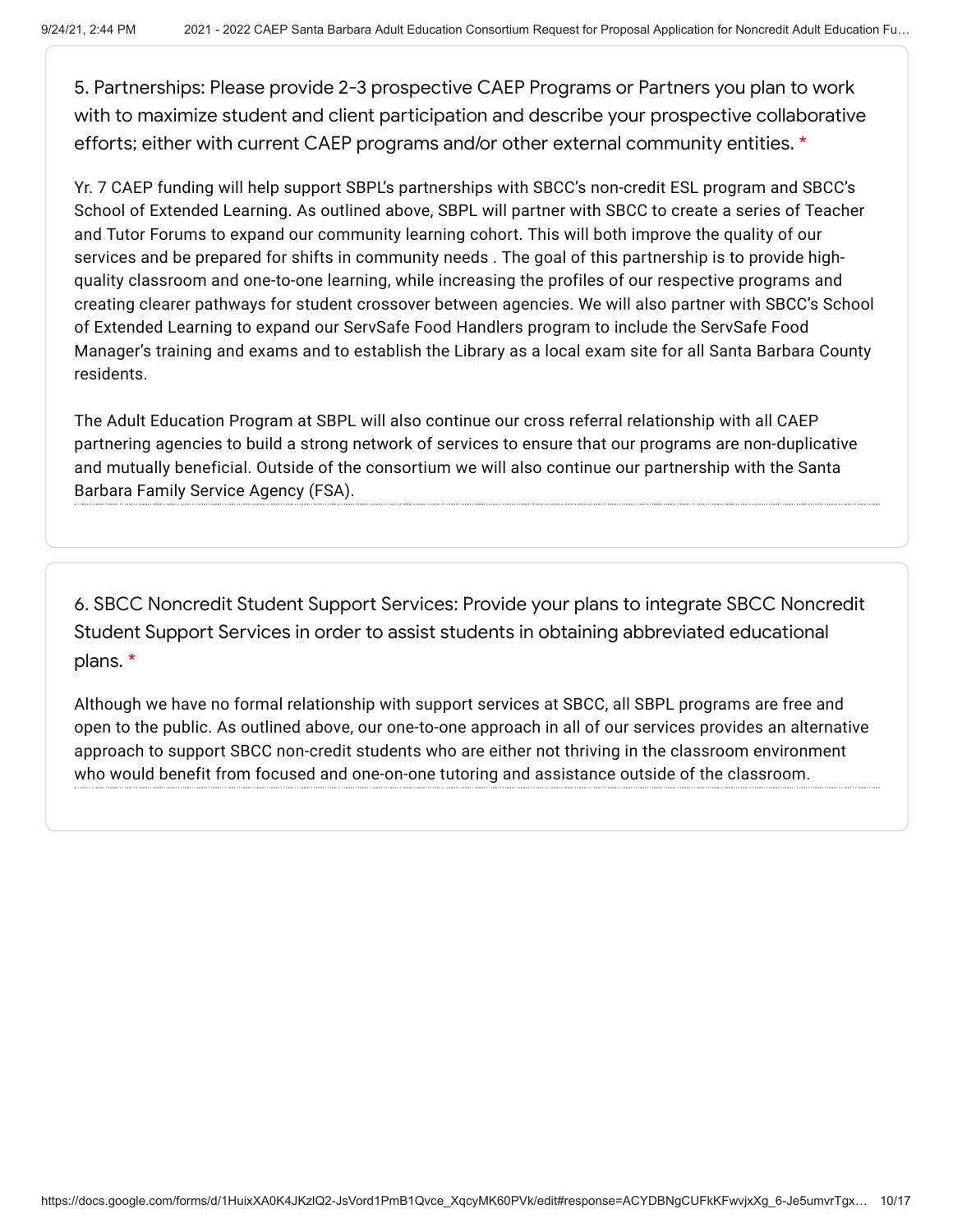7. Alignment: Please describe how your program is in alignment and furthers the Consortium's goals and objectives as stated above. \*

Through increased remote and in-person access to our Adult Education services, SBPL will better provide vital and personalized language and vocational literacy training for adults preparing to enter or reenter the workforce or pursue higher education during the COVID-19 recovery. The program also addresses CAEP's stated goals by (1) providing excellent programming for adults by offering personalized job and literacy training, (2) continuing to improve student learning and achievement goals focused on the needs of adult learners, and to assist in their transfer acceleration and career success (3) refining programs and services for students in alignment with statewide initiatives (4) providing awareness of the program through a robust marketing campaign and through partnerships with other consortium members and agencies in the community (5) building a system of data collection and accountability to ensure that the initiative delivers on its commitment to strengthening the Santa Barbara community (6) supporting partners that specialize in job placement, apprenticeship, internship, and job coaching through our signature one-to-one approach to meeting the needs of learners and job seekers.

The program is also in alignment with 5 of CAEPs 7 target program areas, including (1) programs in elementary and secondary skills, (2) programs for immigrants and ESL, (3) adults entering or reentering the workforce, (4) adults who assist secondary students, and (5) programs for adults with disabilities. To support this vital initiative, SBPL will also build bridges to existing and new CAEP programs both within the Library and in the greater Santa Barbara community by filling in the gaps between services currently offered by SBPL, SBCC credit division, the School of Extended Learning, and other agencies. Responding to its organizational need to address systemic racial injustices, SBPL has created an internal change team to look at policies and procedures, collections, and programming through an equity, diversity, and inclusion lens. Our Youth Services staff are doing a year-long training using Project Ready curriculum and will train all staff to implement best practices learned in programs and services throughout the Library. SBPL prioritizes partnerships with organizations that value equity, diversity, and inclusion. SBPL is also uniquely positioned to meet the requirements of Assembly Bill 2098 aimed at Immigrant Integration. The organization OneAmerica defines Immigrant Integration as, "as a dynamic, two-way process in which immigrants and the receiving society work together to build secure, vibrant, and cohesive communities" (OneAmerica, 2019). With CAEP support, SBPL had already made great strides toward Immigrant Integration by addressing English language literacy needs of native speakers and English as Second Language (ESL) learners and piloting its Pre-ESL Spanish Literacy Program to meet the increasing need of recent immigrants to improve their language foundation in Spanish literacy. Our multilingual staff has been able to help native speakers of various languages, including Spanish, French, and Japanese, to successfully transition to living and working in the US through our CAEP supported SBPL Works! workforce readiness program as well. In short, SBPL has a proven track record of helping immigrants integrate into our community by providing them with the skills and knowledge they need to become US citizens and succeed in their careers and credit and noncredit academic pursuits.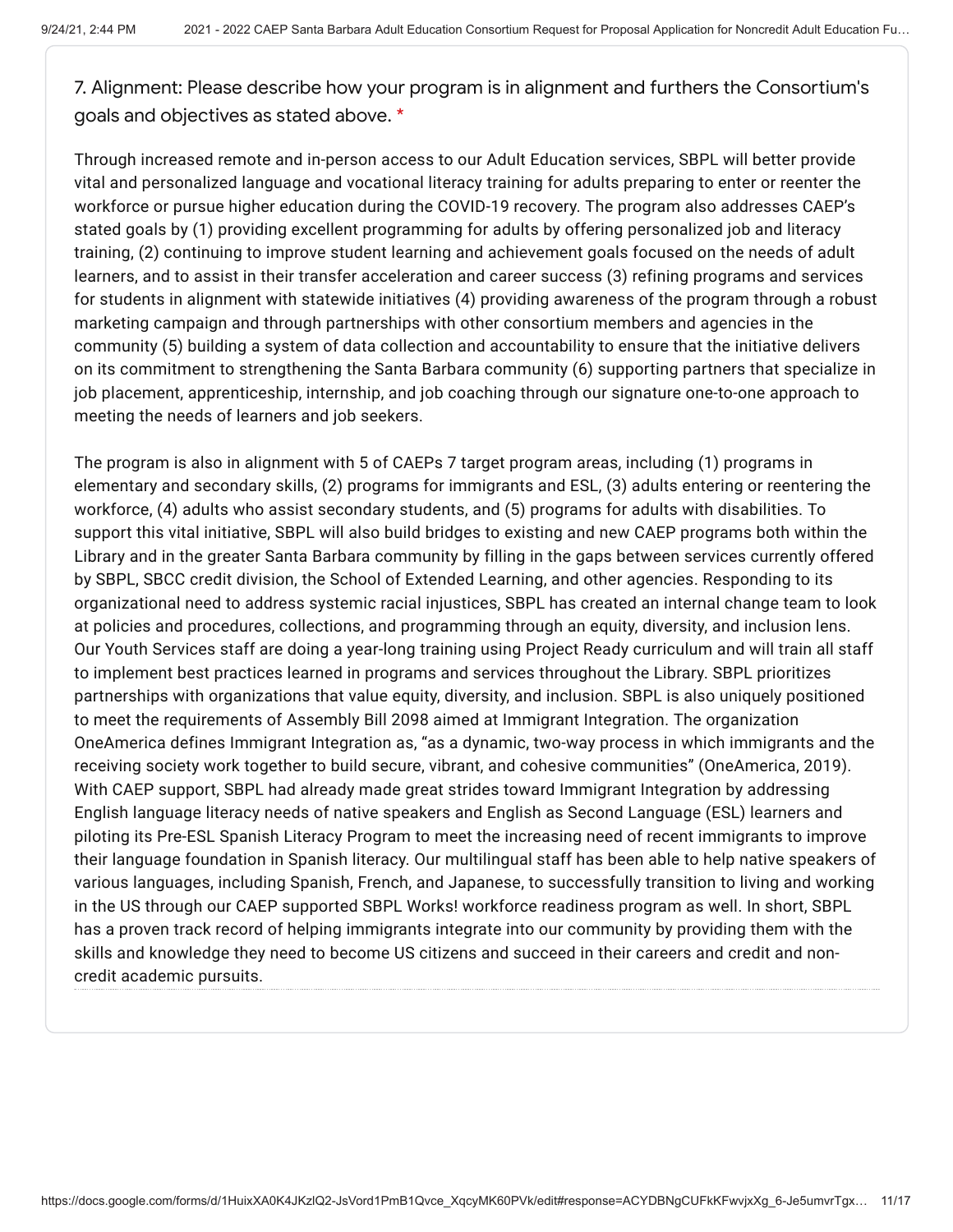8. Leveraging Funds : Please describe what other funding sources, and the percentage of those funding sources, will be used to support your CAEP proposed program. \*

The Library currently receives support from the State Library through California Library Literacy Services to administer its Adult Literacy Program. The whole of the amount is used to pay for a portion of Adult Education staff salaries. The Library also has a partnership with the Family Service Agency to provide adult literacy services specifically to referred learners from its Healthy Marriage and Relationship Stability Program and workforce readiness services to participants in its Dedicated Dads program. Funding from FSA pays for the salary of one of our Adult Education part-time staff and provides a small supplies budget. Although it is difficult to calculate a percentage, since there will be crossover between the various Adult Education services, a portion of these funds will also support our effort to implement a hybrid system to deliver services in-person, remotely, and mobily through salaries, purchase of supplies, and training tutors and mentors to work with learners and clients.

9. Diversity, Inclusion, and Equity: Please describe how your program will create a diverse, inclusive, and equitable educational experience for adult learners. Please identify strategies in which your program plans to address racial inequality and professional development support for instructors and staff. \*

As an open access institution, SBPL and its Adult Education Program strive for equity in access to all of our programs and services. SBPL also recognizes that access is not enough for equity, and does proactive outreach to take services to those who may have difficulty visiting the Library in person both virtually and via our Library on the Go outreach vehicle to reduce barriers. In the Adult Education Center and throughout the Library, we pride ourselves on being a space of becoming: where, regardless of ethnicity, socioeconomic background, or sexuality, learners and job seekers can become fuller selves, fuller family members, and fuller members of our community. All of the staff and volunteers in Adult Education are trained to be culturally competent and to create an environment of inclusion here at the library. Improved delivery of services in Adult Education will also help the Library fulfill its mission to provide equity in access to language and vocational literacy programs and services. As a City of Santa Barbara agency, we also committed to, among others, valuing (1) the opportunity to provide services to our community in a manner that is fair, courteous, responsive, and efficient, (2) the worth and dignity of all individuals and will provide equal opportunities for all, (3) the diversity of experience, skill, outlook and style that are brought to City service by each individual.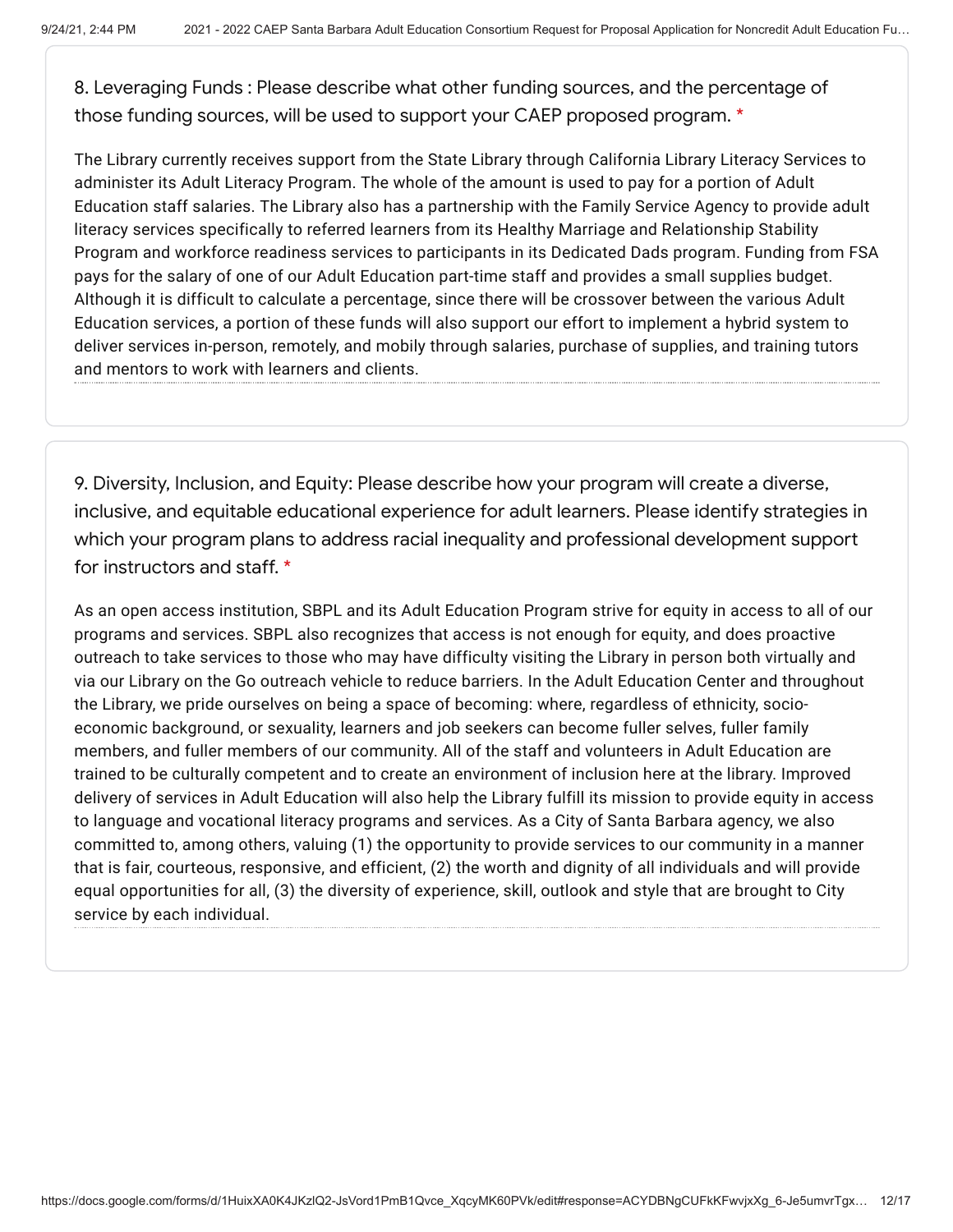10. Potential Budget Reductions: Please describe what specific programming needs and/or services your program would reduce or eliminate should the CAEP grant budget be reduced (range 10-25% at any point during the grant cycle). Please note that final budget reductions would be determined by the Santa Barbara Adult Education Consortium based on the Consortium's priorities and goals. \*

If necessary, SBPL's proposed program could adapt to any budget decrease by reducing some staff hours supported by the grant and spending less on physical items for our Adult Education resources collection. A reduction would also lessen the need for such a robust marketing campaign, so costs could be cut in that area as well. Ultimately, the program is adaptable enough to still be successful with a smaller budget, but the number of students served will likely decrease proportionately.

## 11. Activity Chart: Due by midnight, August 13, 2021 \*

Please use the Activity Chart provided in the link under the instructions and email to sbaebg@gmail.com. The Activity Chart should outline your program's specific objectives and activities, along with a timeline for completion, the person/agency responsible, outcomes and data capture methods. Please attach additional pages if necessary.

I certify that the Activity Chart has been completed and emailed to sbaebg@gmail.com

Total Budget Requested \*

99,809

## 1000 (Instructional Salaries) \*

Total dollars requesting for INSTRUCTIONAL PERSONNEL (include 25% for BENEFITS in 3000 section below)

0

## 1000 Detail \*

Please provide a detailed budget for this category.

0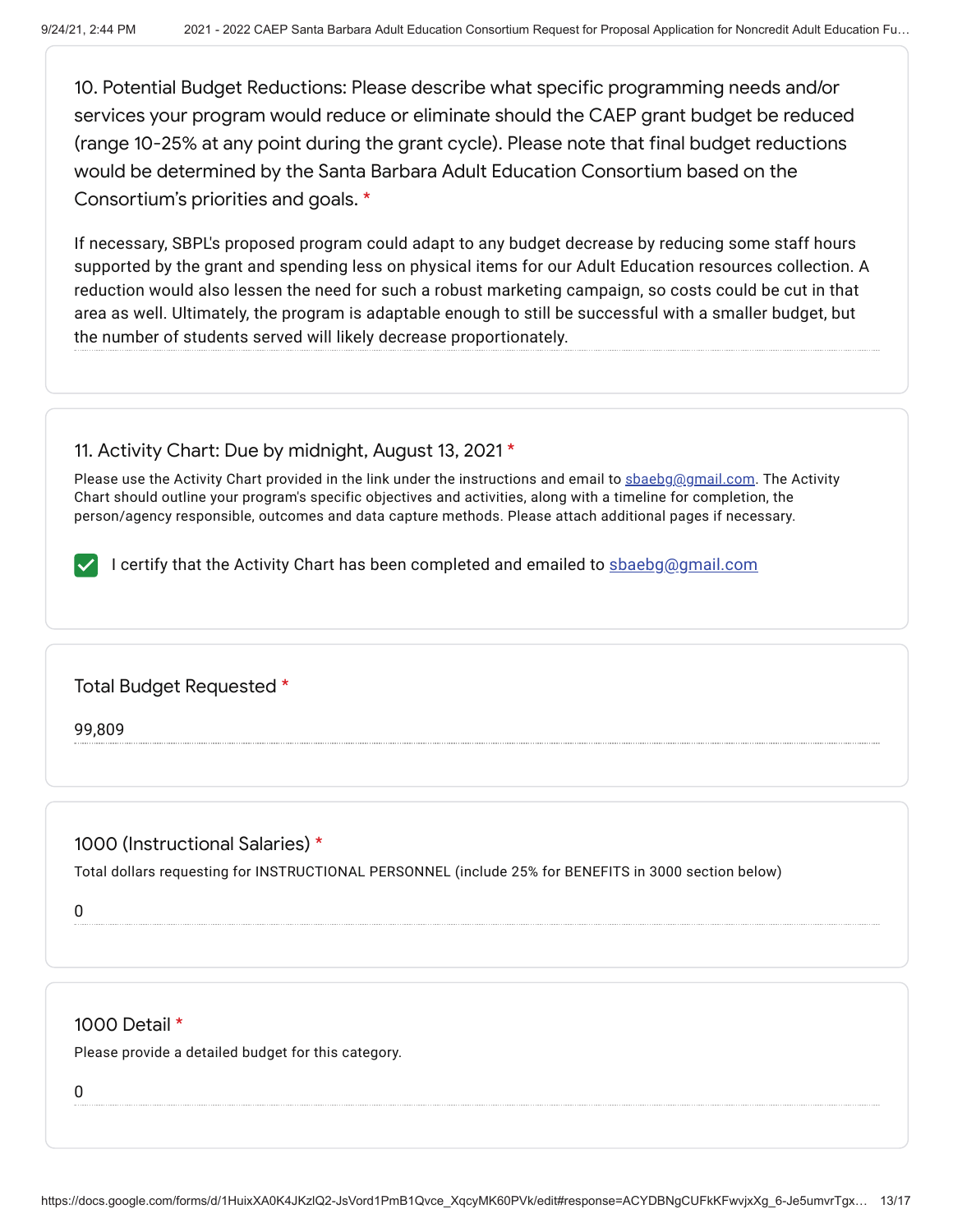# 2000 (Noninstructional Salaries) \*

Total dollars requesting for PERSONNEL (include 25% for BENEFITS in 3000 section below)

0

### 2000 Detail \*

Please provide a detailed budget for this category.

0

# 3000 (Benefits from 1000 and 2000 categories) \*

Total dollars requesting for BENEFITS . The average benefit rate is 25%.

0

#### 4000 \*

Total dollars requesting for INSTRUCTIONAL SUPPLIES and NON-INSTRUCTIONAL SUPPLIES and Computer Software (not Hardware).

41,839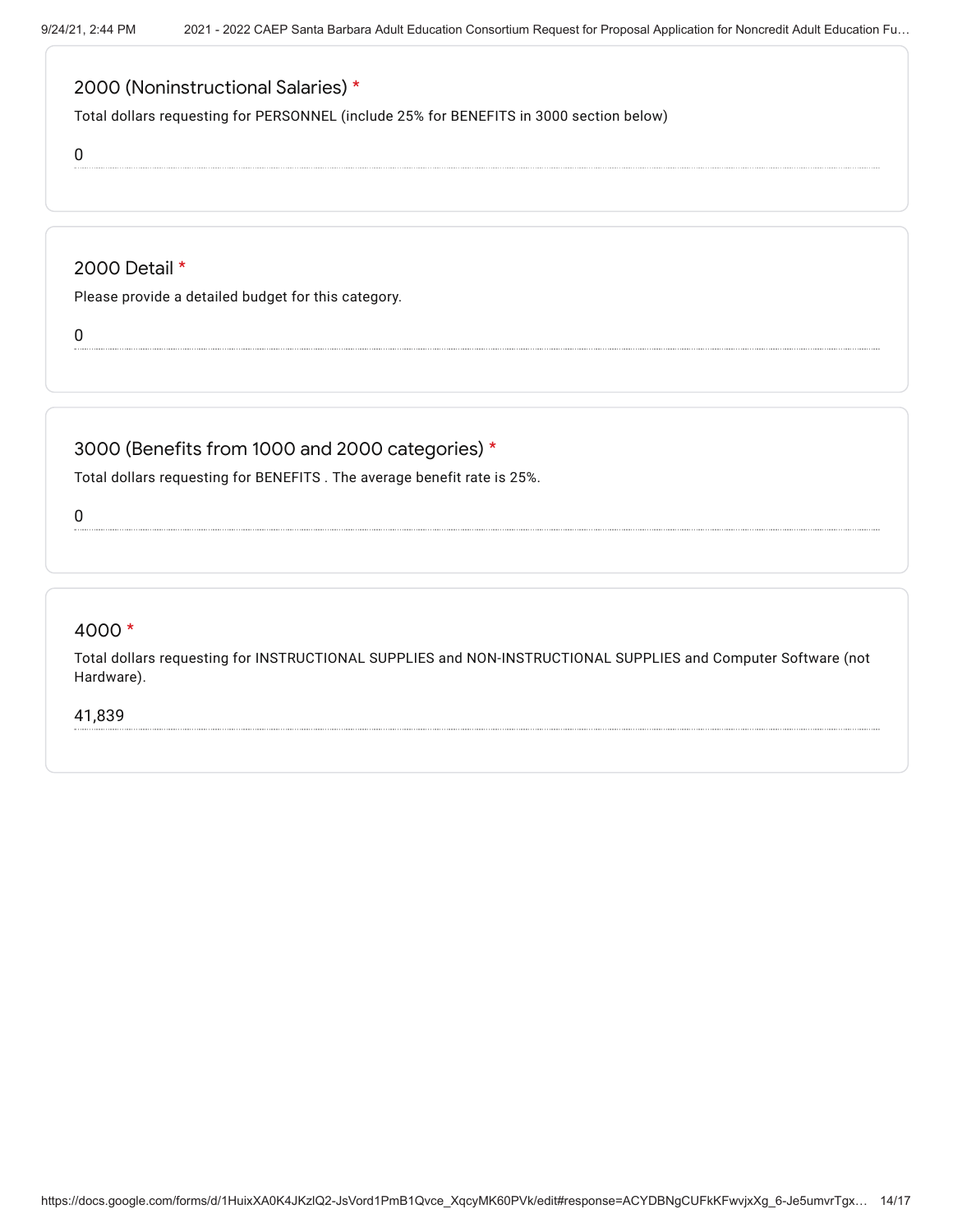# 4000 Detail \*

Please provide a detailed budget for this category.

#### General

| Binders for Volunteer Manuals 80x@\$8.00<br>$=$ \$640.00                           |    |              |  |                |  |                 |  |  |
|------------------------------------------------------------------------------------|----|--------------|--|----------------|--|-----------------|--|--|
| <b>Meeting Supplies</b>                                                            |    | 1x@\$500.00  |  |                |  | $=$ \$ 500.00   |  |  |
| Books (Various for Adult Literacy/Works!) 1x@\$5,000.00 = \$5,000.00               |    |              |  |                |  |                 |  |  |
| Lynda.com Sub                                                                      |    |              |  | 1x@\$13,125.00 |  | $=$ \$13,125.00 |  |  |
| Printer toner (color)                                                              |    | 6x @\$234.89 |  |                |  | $=$ \$1,409.34  |  |  |
| Printer toner (black)                                                              |    | 4x @\$171.89 |  |                |  | $=$ \$687.56    |  |  |
| WiFi Hotspot Data Plans (15 Devices \$40 (per month / 1 year) = \$7,200.00         |    |              |  |                |  |                 |  |  |
| Chromebook Cases                                                                   |    | 5x @\$25.00  |  |                |  | $=$ \$125.00    |  |  |
| <b>Hotspot Cases</b>                                                               | 5x | @\$20.00     |  |                |  | $=$ \$100.00    |  |  |
| Mobile Device Mgmt. Licenses                                                       |    |              |  | 5x @\$150.00   |  | $=$ \$750.00    |  |  |
| Leamos Subscriptions                                                               |    |              |  | 20x @\$55.00   |  | $=$ \$ 1,100.00 |  |  |
| Day planners                                                                       |    | 125x         |  | @\$3.25        |  | $=$ \$406.25    |  |  |
| Learning Upgrade (online literacy database subscriptions) x30 @\$50.00 =\$1,500.00 |    |              |  |                |  |                 |  |  |
| Keyboards for iPads                                                                |    | 3x @\$200.00 |  |                |  | $=$ \$600.00    |  |  |
| Postage                                                                            |    | 1x @\$500.00 |  |                |  | $=$ \$500.00    |  |  |
|                                                                                    |    |              |  |                |  |                 |  |  |
| SBPL Works! ServeSafe Program                                                      |    |              |  |                |  |                 |  |  |
| ServSafe Manager Book                                                              |    |              |  | 30x @\$ 54.40  |  | $=$ \$1,632.00  |  |  |
| ServSafe Food Managers Online Exam 30x @\$ 28.80<br>$=$ \$864.00                   |    |              |  |                |  |                 |  |  |
| ServSafeFood Handlers Course and Assessment 100x @\$12.00<br>$=$ \$1,200.00        |    |              |  |                |  |                 |  |  |
|                                                                                    |    |              |  |                |  |                 |  |  |
| Advertising                                                                        |    |              |  |                |  |                 |  |  |
| Radio Bronco Campaign                                                              | 1x |              |  | @\$3,500.00    |  | $=$ \$3,500.00  |  |  |
| <b>Print Ads</b>                                                                   | 1x |              |  | @\$1,000.00    |  | $=$ \$1,000.00  |  |  |

#### 5000 \*

Total dollars requesting for CONSULTANTS, MEETINGS, PROFESSIONAL DEVELOPMENT

#### 51,870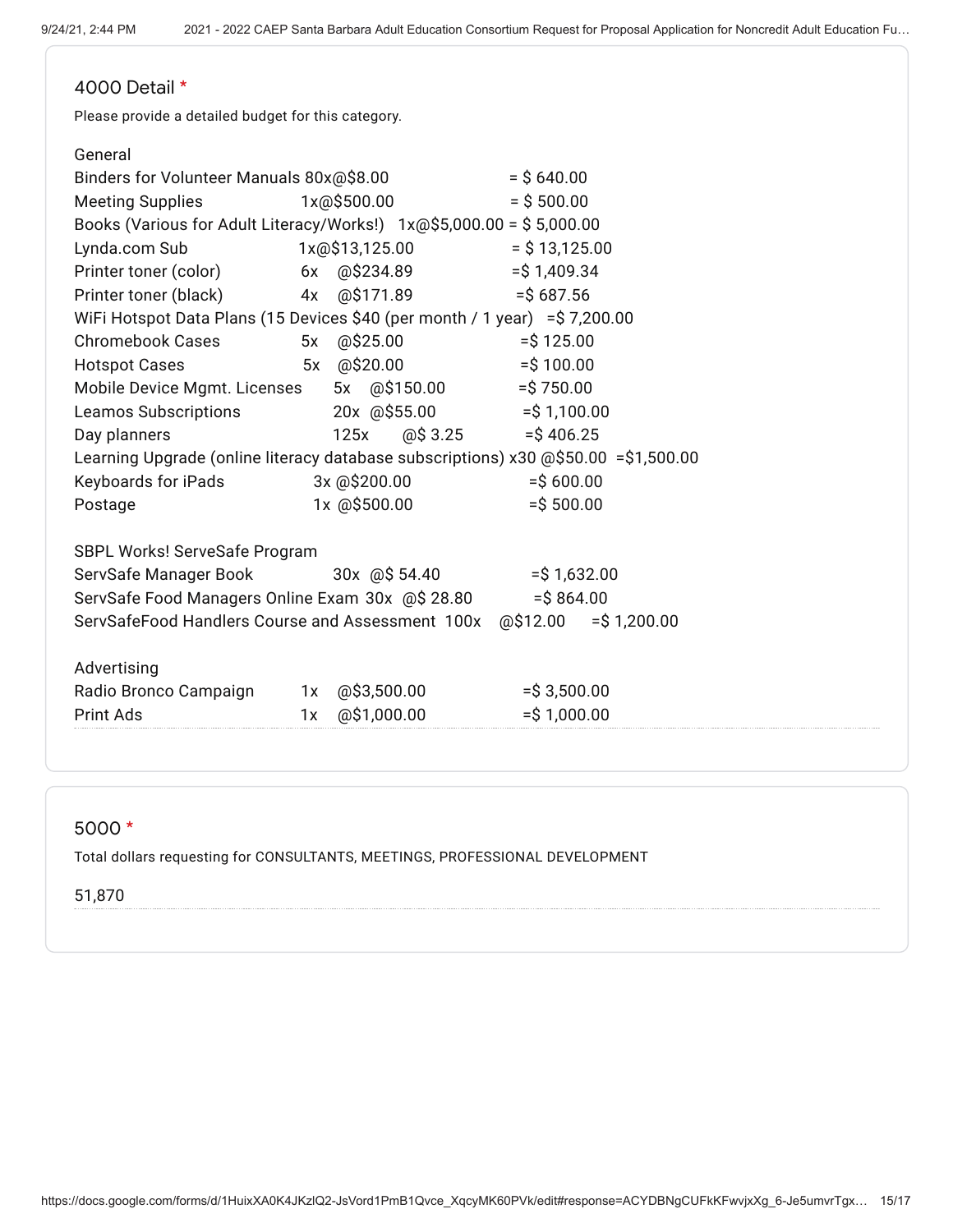| 5000 Detail *<br>Please provide a detailed budget for this category. |        |           |                 |  |  |  |  |
|----------------------------------------------------------------------|--------|-----------|-----------------|--|--|--|--|
| <b>Basic Literacy</b><br>Library Tech (Part-time 15hr/wk)            | 780hrs | @\$ 25.15 | $=$ \$19,617.00 |  |  |  |  |
| <b>SBPL Works!</b>                                                   |        |           |                 |  |  |  |  |
| Senior Library Tech (full-time 5 hr/wk)                              | 260hrs | @\$48.60  | $=$ \$12,636.00 |  |  |  |  |
| Library Tech (Part-time 15hr/wk)                                     | 780hrs | @\$ 25.15 | $=$ \$19,617.00 |  |  |  |  |

#### 6000 \*

Total dollars requesting for CAPITAL OUTLAY (Computer Hardware)

\$6,100

#### 6000 Detail \*

Please provide a detailed budget for this category.

| Chromebooks                 | 5x @\$500.00 | $=$ \$2,500.00 |
|-----------------------------|--------------|----------------|
| iPod Air                    | 3x @\$600.00 | $=$ \$1,800.00 |
| WiFi Hotspots               | 5x @\$200.00 | $=$ \$1,000.00 |
| Desktop Computers 1x @\$800 |              | $=$ \$800.00   |

Do you currently receive other NON-CAEP funding that supports the proposed activity? If yes, please describe how additional funding expands or supports that activity. \*

The Library currently receives support from the State Library through California Library Literacy Services to administer its Adult Literacy Program. The whole of the amount is used to pay for a portion of Adult Education staff salaries. The Library also has a partnership with the Family Service Agency to provide adult literacy services specifically to referred learners from its Healthy Marriage and Relationship Stability Program and workforce readiness services to participants in its Dedicated Dads program. Funding from FSA pays for the salary of one of our Adult Education part-time staff and provides a small supplies budget. Although it is difficult to calculate a percentage, since there will be crossover between the various Adult Education services, a portion of these funds will also support our effort to implement a hybrid system to deliver services in-person, remotely, and mobily through salaries, purchase of supplies, and training tutors and mentors to work with learners and clients.